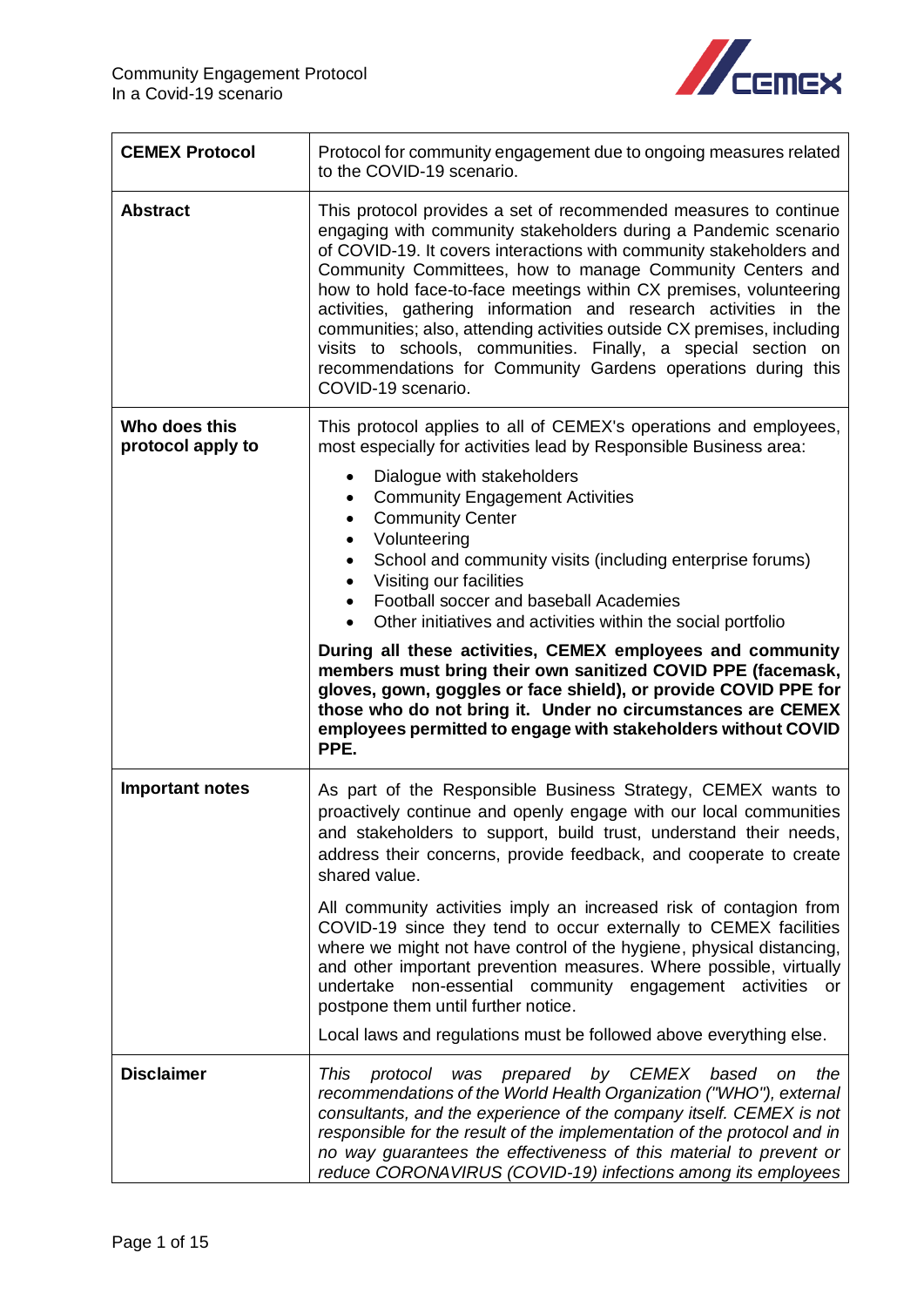

| or officials. Authorization to use this material is exclusively and limited<br>to consultation. No person or entity will be able to use this material, in<br>whole or in part, for publicity, advertising, and/or promotion in any<br>material or media, for any company, products, or services. |
|--------------------------------------------------------------------------------------------------------------------------------------------------------------------------------------------------------------------------------------------------------------------------------------------------|
| Copyright ©2020 CEMEX Innovation Holding AG.                                                                                                                                                                                                                                                     |

# **Contents [I. Interactions with community stakeholders and Community Committee](#page-1-0) .....................2** [Multi-stakeholder dialogue.................................................................................................2](#page-1-1) Community Committee [......................................................................................................3](#page-2-0) [Grievance Procedures.......................................................................................................3](#page-2-1) **[II. Community centers and face-to-face activities within CEMEX's premises.................3](#page-2-2)** [General guidelines for meetings within CEMEX premises..................................................3](#page-2-3) Meeting room measures [....................................................................................................5](#page-4-0) **III. Volunteering activities [...................................................................................................6](#page-5-0)** [Corporate Volunteering CEMEX UNITE program](#page-5-1) ..............................................................6 [Volunteering activities outside CEMEX's premises](#page-6-0) ............................................................7 **[IV. Gathering information and research activities in](#page-7-0) the communities ...........................8 V. Visits to schools and communities [...............................................................................8](#page-7-1) [VI. Traveling to attend activities outside CEMEX's premises](#page-8-0) ..........................................9 [VII. Community Garden Centers Operation.....................................................................11](#page-10-0)** [Attending visitors at the Community Garden Centers.......................................................11](#page-10-1) Community Garden and room measures [.........................................................................13](#page-12-0) [Volunteering activities outside CEMEX's premises](#page-13-0) ..........................................................14 [Training for the communities and reforestation events.....................................................15](#page-14-0)

<span id="page-1-1"></span><span id="page-1-0"></span>

| I. Interactions with community stakeholders and Community Committee                                                                                                                                                                                          |
|--------------------------------------------------------------------------------------------------------------------------------------------------------------------------------------------------------------------------------------------------------------|
| Multi-stakeholder dialogue                                                                                                                                                                                                                                   |
| Multi-stakeholder dialogue that is inclusive, responsive, and material with local and community<br>stakeholders, is a powerful engagement tool in achieving our Responsible Business and<br>Stakeholder Engagement goals.                                    |
| Consider holding virtual dialogues. There are multiples tools and connectivity<br>constraints that need to be considered; some tools include videoconference, phone,<br>and written discussion. Choose the tool that is more suitable for the local context. |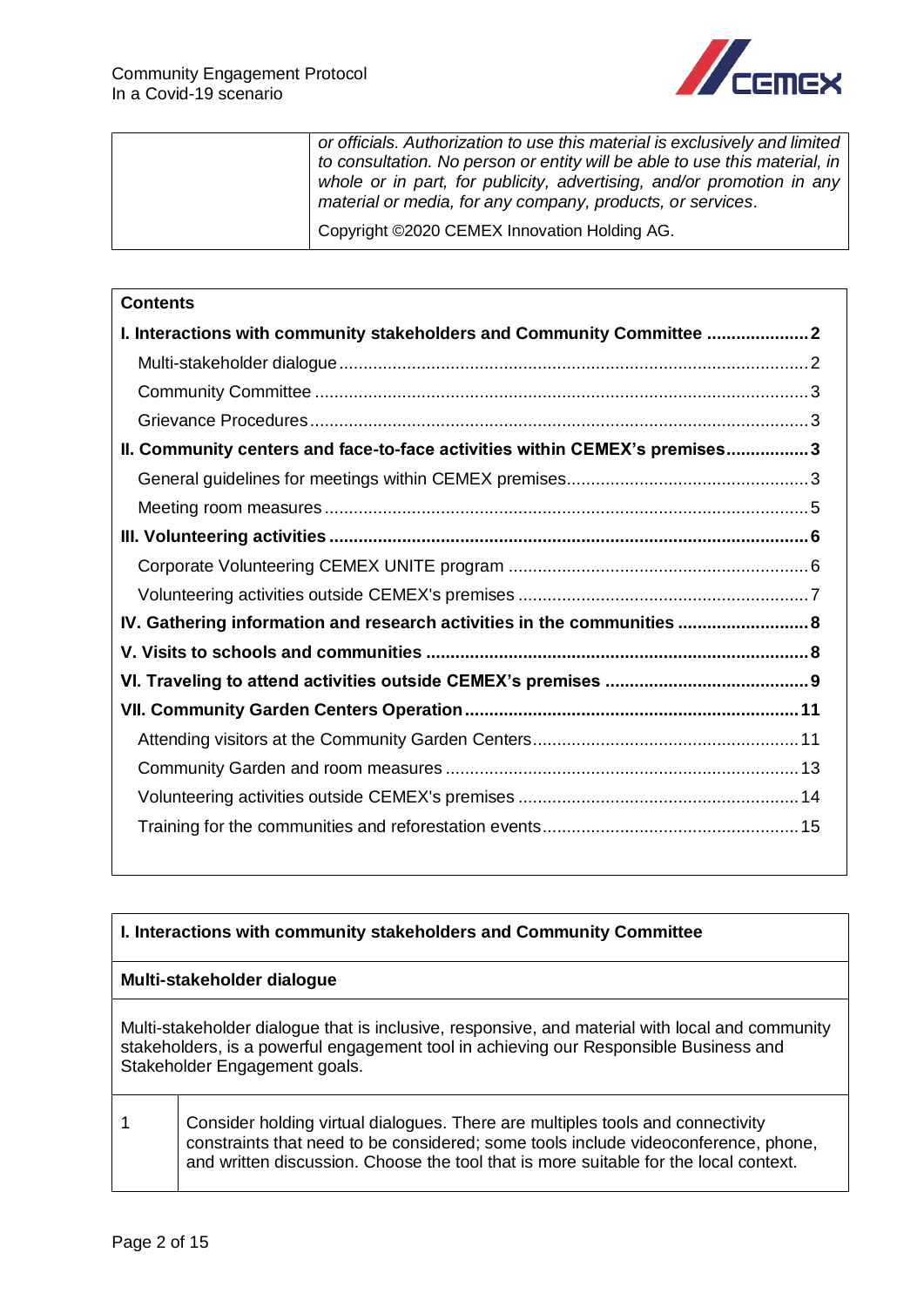

<span id="page-2-0"></span>

| I. Interactions with community stakeholders and Community Committee                                                                                                                                      |                                                                                                                                                                                                                                                                                                                                                                                                        |  |
|----------------------------------------------------------------------------------------------------------------------------------------------------------------------------------------------------------|--------------------------------------------------------------------------------------------------------------------------------------------------------------------------------------------------------------------------------------------------------------------------------------------------------------------------------------------------------------------------------------------------------|--|
| 1.1                                                                                                                                                                                                      | Limit the discussion to the interested stakeholders in the selected topics to be discussed<br>and share the invitation to them. Ensure stakeholders' selection is diverse and inclusive.                                                                                                                                                                                                               |  |
| 1.2                                                                                                                                                                                                      | Determine topics that can and cannot be discussed with multiple stakeholders<br>simultaneously and virtually, due to privacy concerns. Topics that imply more significant<br>privacy concerns should be undertaken through one-on-one virtual or in-person<br>dialogue. See other in-person community activities for more recommendations.                                                             |  |
| 1.3                                                                                                                                                                                                      | Consider the following suggested agenda when holding a virtual meeting:                                                                                                                                                                                                                                                                                                                                |  |
|                                                                                                                                                                                                          | Welcoming message<br>a.<br>Ground rules of the discussion<br>b.<br>Purpose of the discussion<br>C.<br>Topics (tip: turn topics into questions that drive to the outcomes you're<br>d.<br>looking for.)<br>Next Steps.<br>е.                                                                                                                                                                            |  |
|                                                                                                                                                                                                          | <b>Community Committee</b>                                                                                                                                                                                                                                                                                                                                                                             |  |
| Community Committees provide the opportunity for Community Members to have ongoing<br>communication with CEMEX on priority issues and address proposals to improve CEMEX<br>social performance outcomes. |                                                                                                                                                                                                                                                                                                                                                                                                        |  |
| 2.                                                                                                                                                                                                       | Consider holding virtual sessions with community committee members. Remember<br>that members are recruited for their knowledge, role, and experience with issues<br>related to the relation with CEMEX and its social activities. In the need of a face-to-<br>face meeting, follow the recommendations below in section II. Community centers and<br>face-to-face activities within CEMEX's premises. |  |
| <b>Grievance Procedures</b>                                                                                                                                                                              |                                                                                                                                                                                                                                                                                                                                                                                                        |  |
| Transparency with the community in terms of measures to avoid or mitigate impacts is key.                                                                                                                |                                                                                                                                                                                                                                                                                                                                                                                                        |  |
| 3                                                                                                                                                                                                        | Follow-up and continue providing relevant information to stakeholders through virtual<br>communication. In the need of a face-to-face meeting, follow the recommendations<br>below in section II. Community centers and face-to-face activities within CEMEX's<br>premises                                                                                                                             |  |

<span id="page-2-3"></span><span id="page-2-2"></span><span id="page-2-1"></span>

| II. Community centers and face-to-face activities within CEMEX's premises |                                                                                                                                                                                 |
|---------------------------------------------------------------------------|---------------------------------------------------------------------------------------------------------------------------------------------------------------------------------|
| General guidelines for meetings within CEMEX premises                     |                                                                                                                                                                                 |
| -1                                                                        | Face-to-face meetings with visitors/third parties during the COVID-19 period should be<br>avoided as much as possible. When carrying out in-person activities, limit the number |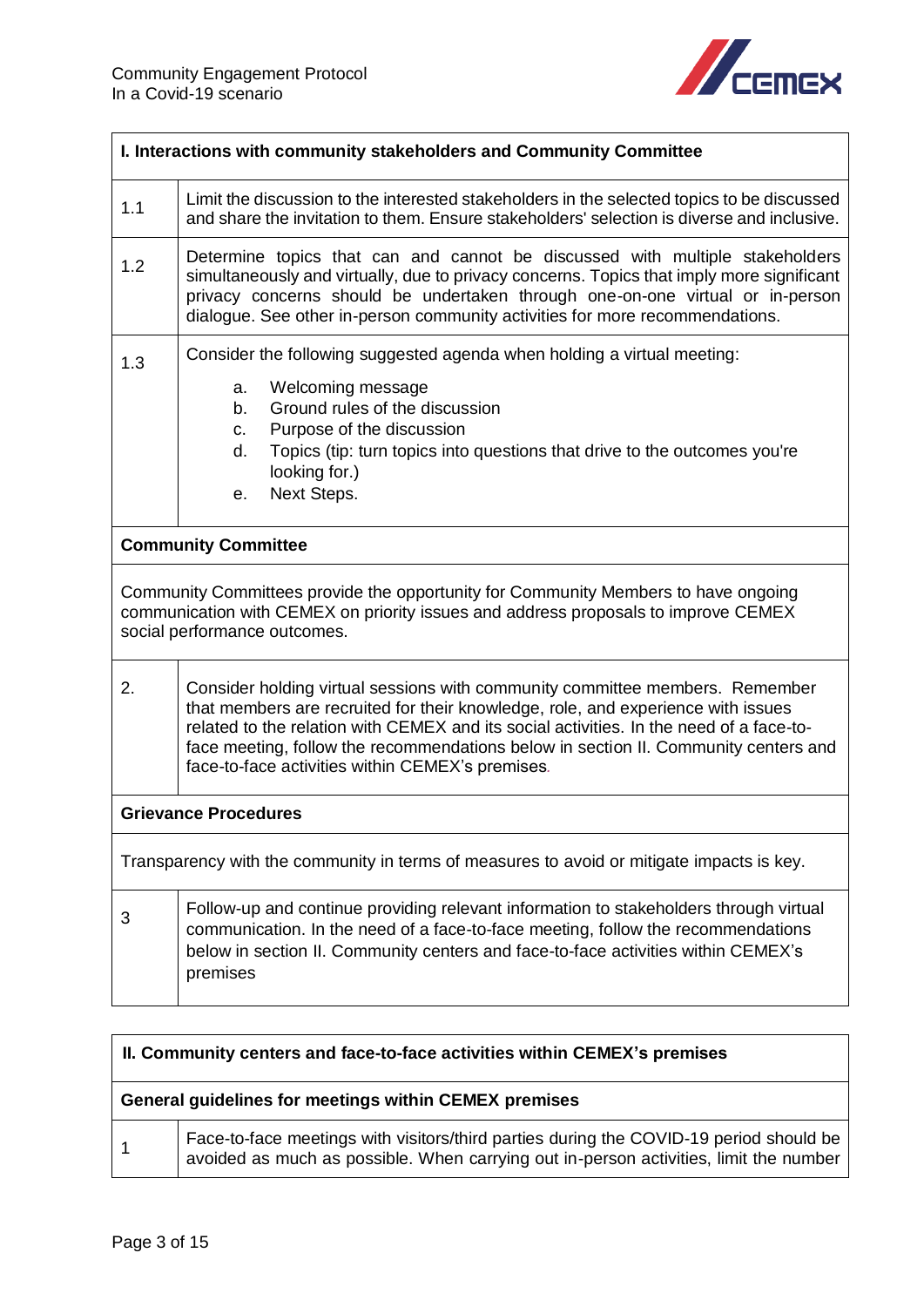

|     | II. Community centers and face-to-face activities within CEMEX's premises                                                                                                                                                                                                                                                                                                                                                                                                                               |  |
|-----|---------------------------------------------------------------------------------------------------------------------------------------------------------------------------------------------------------------------------------------------------------------------------------------------------------------------------------------------------------------------------------------------------------------------------------------------------------------------------------------------------------|--|
|     | of people in attendance to a minimum so that each participant can stay at least 6 feet /<br>2 meters from other people.                                                                                                                                                                                                                                                                                                                                                                                 |  |
| 2.  | If a face-to-face meeting is necessary, it should be pre-authorized by your supervisor.                                                                                                                                                                                                                                                                                                                                                                                                                 |  |
| 3.  | CSR personnel should inform in advance to their visitors, to be aware of the applicable<br>procedures to access to CEMEX's premises, such as screening at the entrance,<br>measure of body temperature, answer a questionnaire, the use of face mask, sign in/out<br>of the site/office using their own pen, etc.<br>Please refer to the "Face-to-face Meetings" and "Access Control Screening" protocols<br>for further information.                                                                   |  |
| 3.1 | Visitors to any CEMEX facility will be screened at the entrance for related COVID-19<br>symptoms based on a visual inspection, screening equipment, and/or questionnaire.<br>These measures will only be applied where local regulations permit it.                                                                                                                                                                                                                                                     |  |
| 3.2 | The screening process will include, if legally allowed, body temperature measurement<br>using a contactless thermometer. Additionally, the visitor's health history to identify 'at<br>risk' factors, could include:<br>a. Fever (higher than 37.3 °C) and/or any of these symptoms: cough, shortness of<br>breath.<br>b. Vulnerability by virtue of age, underlying health or clinical condition, and/or<br>pregnancy.<br>c. Exposure by living with someone in self-isolation or a vulnerable person. |  |
| 3.3 | If any individual at the reception area has a fever or respiratory symptoms, the individual<br>should be instructed to wear a mask immediately and be directed to the isolation room.<br>Coordinate with Plant the location of the isolation room; each operation will have at least<br>one isolation room. Before any meeting, all attendees should be reminded that If they<br>have any fever/respiratory symptoms, they should not be visiting our facilities.                                       |  |
| 3.4 | Once in the isolation room, a doctor (wearing appropriate disease protection gear)<br>should perform a medical evaluation, or arrangements to be picked up by an ambulance<br>should be made, especially if the individual is too ill to leave the office. In any case,<br>please notify your local HR of any suspected or confirmed cases.                                                                                                                                                             |  |
| 3.5 | If the visitors can leave the office on their own, s/he should avoid public transport when<br>leaving the building.                                                                                                                                                                                                                                                                                                                                                                                     |  |
|     | Whether a family member or third person picks them up, the visitor should wear a mask<br>to minimize the other individuals' exposure.                                                                                                                                                                                                                                                                                                                                                                   |  |
| 4   | Meetings should be previously assessed to identify any additional controls that might be<br>needed.                                                                                                                                                                                                                                                                                                                                                                                                     |  |
| 4.1 | Promote meetings, preferably in an open space environment, e.g., terrace, garden,<br>open common areas.                                                                                                                                                                                                                                                                                                                                                                                                 |  |
| 4.2 | In preparation and during meetings, be sure to wash your hands frequently and<br>thoroughly. Follow sneezing/coughing etiquette and the recommendations for hand<br>sanitizing when touching elevators buttons, doorknobs, handrails, keyboard and mouse,                                                                                                                                                                                                                                               |  |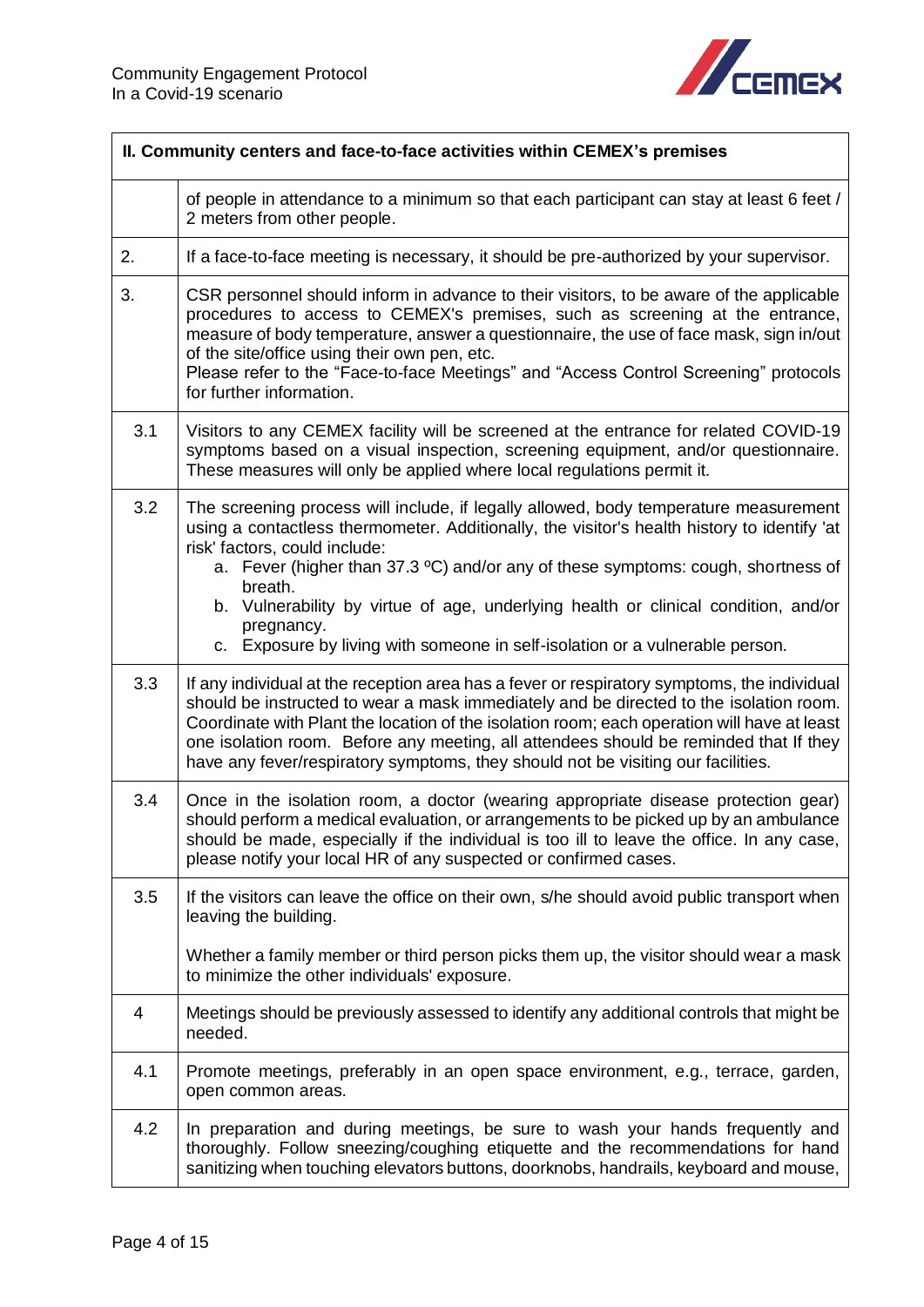

<span id="page-4-0"></span>

| II. Community centers and face-to-face activities within CEMEX's premises |                                                                                                                                                                                                                                                                                                                                                                                                                                                                                    |
|---------------------------------------------------------------------------|------------------------------------------------------------------------------------------------------------------------------------------------------------------------------------------------------------------------------------------------------------------------------------------------------------------------------------------------------------------------------------------------------------------------------------------------------------------------------------|
|                                                                           | printers/scanners, meeting rooms chairs, tables, screens, projectors, telephones,<br>boards, and markers. Please refer to the "Personal Hygiene" protocol for further<br>instructions.                                                                                                                                                                                                                                                                                             |
|                                                                           | <b>Meeting room measures</b>                                                                                                                                                                                                                                                                                                                                                                                                                                                       |
| 5.                                                                        | If the meeting is held in a room, ensure proper cleaning and disinfecting of the area,<br>mainly where people have direct and constant contact (chairs, desks, doors, doorknobs,<br>or any other surface) prior and especially after completing a session with visitors.                                                                                                                                                                                                           |
| 5.1.                                                                      | Make sure ventilation is available by keeping doors and windows open and avoid<br>handling doorknobs. Please refer to "Face-to-face Meetings" protocols for further<br>information.                                                                                                                                                                                                                                                                                                |
| 6.                                                                        | People attending the meeting must:                                                                                                                                                                                                                                                                                                                                                                                                                                                 |
|                                                                           | a. Wash their hands thoroughly and wear masks before entering the room or<br>area. Please refer to the "Personal Hygiene" protocol for further Information.<br>b. Need to guarantee physical distancing of 2 meters (6 feet), preventing face-to-<br>face positioning. And avoid any skin-to-skin contact like handshakes or<br>physical contact like touching or exchanging supplies or equipment. Please<br>refer to the "Physical Distancing" protocol for further information. |
| 7.                                                                        | A meeting should be held with a group of people that allows for proper physical<br>distancing, depending on the room's size and characteristics and preferably on a<br>ventilated environment. The lower the density, the better.                                                                                                                                                                                                                                                  |
| 8.                                                                        | Encourage participants to cover their faces with the bend of their elbow or a disposable<br>tissue if they cough or sneeze. Supply disposable tissues and closed bins for proper<br>disposal, better if it is a foot-operated waste bin.                                                                                                                                                                                                                                           |
| 9.                                                                        | It is recommended to have enough hand sanitizer and disinfecting wipes available for<br>all the participants in the meeting.                                                                                                                                                                                                                                                                                                                                                       |
| 10.                                                                       | In case calls must be attended while interacting in meetings, it is recommended to use<br>a hands-free device and not share cellphones.                                                                                                                                                                                                                                                                                                                                            |
| 11.                                                                       | Exchange of pens, pencils, or electronic devices should be prohibited. To document the<br>group's assistance, use photographs and/or previous printed list of expected assistants<br>that will be only managed by the responsible of the meeting.                                                                                                                                                                                                                                  |
| 12.                                                                       | Foodservice and catering should be avoided.                                                                                                                                                                                                                                                                                                                                                                                                                                        |
| 13.                                                                       | Leave a gap between each ending and starting meeting (i.e., staggered meetings).                                                                                                                                                                                                                                                                                                                                                                                                   |
| 14.                                                                       | Attendees should be responsible for sanitizing the area they occupied after completing<br>each meeting, especially if no cleaning crew is available.                                                                                                                                                                                                                                                                                                                               |
| 14.1.                                                                     | A thorough cleaning scheme must be in place for offices and meeting rooms to ensure<br>these areas are free from potential COVID-19, at least twice a day.                                                                                                                                                                                                                                                                                                                         |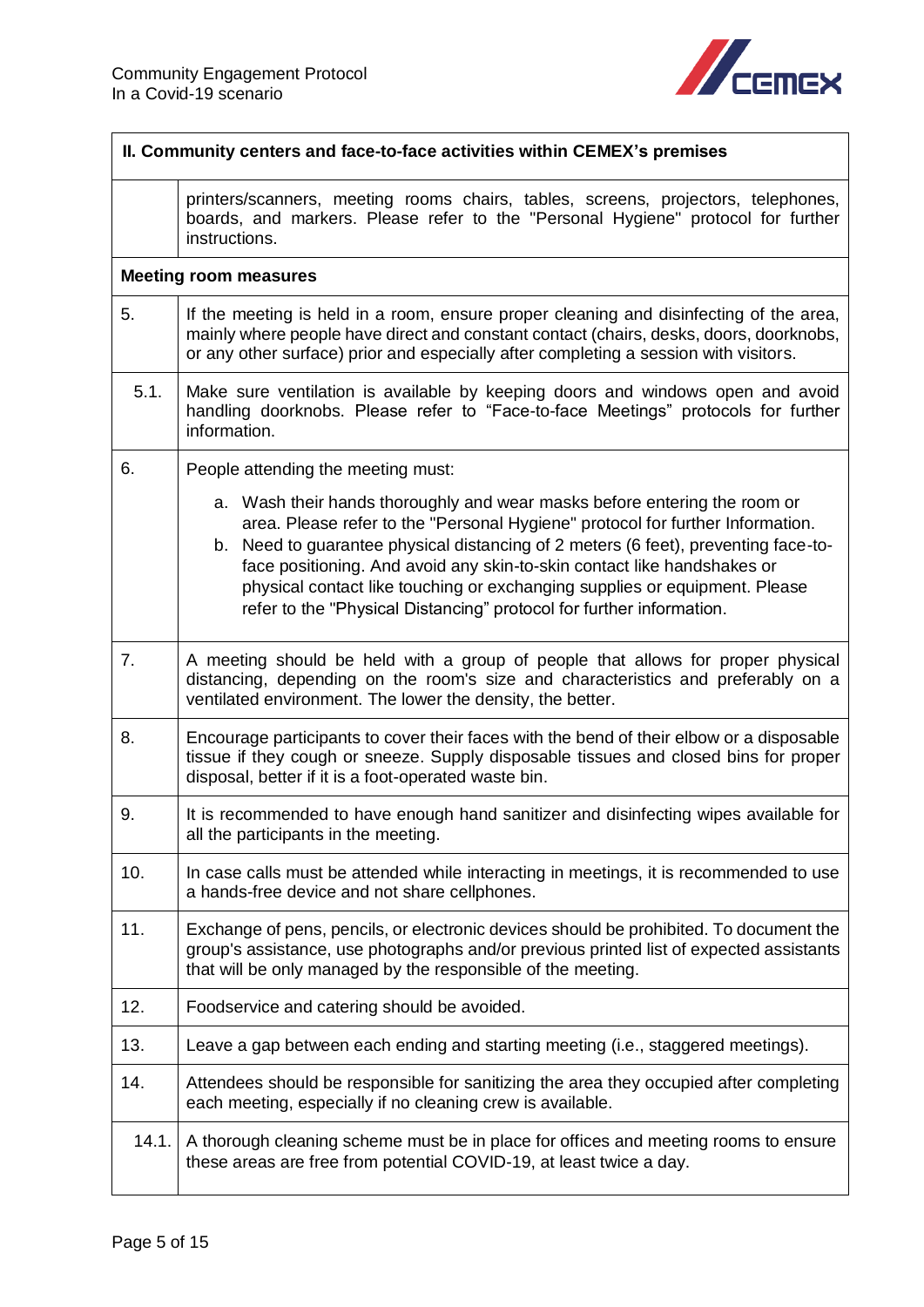

#### **II. Community centers and face-to-face activities within CEMEX's premises**

This includes but not limited to desks/tables, chairs, doorknobs, floors, and commonly used articles in the room. Please refer to the "Workplace Cleaning" protocol for further information.

#### <span id="page-5-0"></span>**III. Volunteering activities**

#### <span id="page-5-1"></span>**Corporate Volunteering CEMEX UNITE program**

The Corporate Volunteering CEMEX UNITE program promotes every employee's social commitment as part of the culture at CEMEX. It aligns the volunteering initiatives with the company's strategy and promotes new projects. It seeks out motivation and involvement from staff as part of their commitment to company supported social issues, to be able to contribute, along with the community, to its improvement and to help it reach its objectives.

| 1.  | During the COVID-19 scenario, all physical events, donations, and counseling is<br>strictly restricted unless approved by CEMEX UNITE under strict rules and conditions.                                                                                                                                                                                                                                                                                              |
|-----|-----------------------------------------------------------------------------------------------------------------------------------------------------------------------------------------------------------------------------------------------------------------------------------------------------------------------------------------------------------------------------------------------------------------------------------------------------------------------|
| 2.  | Consider virtual volunteering opportunities available in the CEMEX UNITE online tool.<br>Activities include mentoring youth, Small and Medium-sized Enterprises (SMEs), and<br>supporting local and international Non-Governmental Organizations (NGOs). For<br>translation needs, please contact the Responsible Business area and CEMEX UNITE<br>team.                                                                                                              |
| 3.  | One of the common volunteering activities that can be proposed during the COVID19<br>is to support the elderly and other vulnerable groups to deliver food and basic<br>supplies.                                                                                                                                                                                                                                                                                     |
| 3.1 | For elderly support activities, please consider that older adults are at a significantly<br>increased risk of severe disease following infection from COVID-19. Please reinforce<br>all preventive measures, especially wearing appropriate COVID-PPE, physical<br>distancing, and hygiene measures.                                                                                                                                                                  |
| 3.2 | When the volunteering activity is delivering food and/or basic supplies:                                                                                                                                                                                                                                                                                                                                                                                              |
|     | a. Use COVID-PPE all the time of delivery (COVID-PPE could include gloves,<br>facemasks, goggles or a face shield, and gowns)<br>b. Establish designated pick-up zones for people to help maintain physical<br>distancing.<br>c. Practice physical distancing when delivering food or supplies.<br>d. Ensure that any wrapping and packaging processes ensure food contamination<br>prevention.<br>e. Frequently disinfect high-touched surfaces during the delivery. |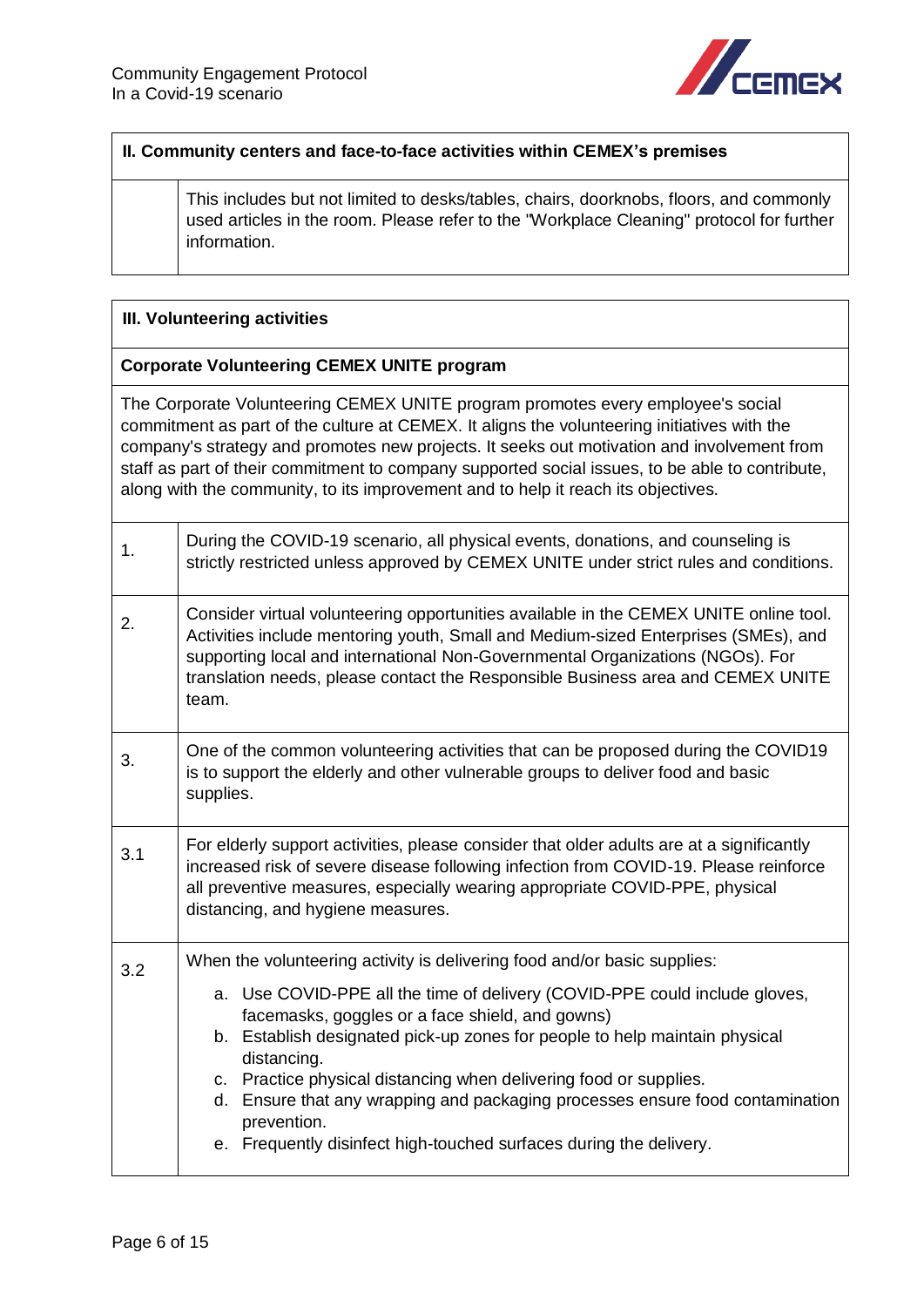

## **III. Volunteering activities**

<span id="page-6-0"></span>

|     | <b>Volunteering activities outside CEMEX's premises</b>                                                                                                                                                                                                                                                                  |
|-----|--------------------------------------------------------------------------------------------------------------------------------------------------------------------------------------------------------------------------------------------------------------------------------------------------------------------------|
| 4.  | In volunteering events outside, CEMEX's premises reduce the number of people in<br>attendance at a minimum and consider holding them outdoors wherever possible.                                                                                                                                                         |
| 5.  | For previous evaluation of the event conditions, use the six variables defined by<br>CEMEX to quantify the contagion threat for gatherings:                                                                                                                                                                              |
|     | a. Location of the Event<br>b. Premise Layout<br>c. Origin of Participants<br>d. Sanitary Measures<br>e. Number of Attendees<br><b>Physical Distance</b><br>f.                                                                                                                                                           |
|     | Please refer to the "Event concentration" protocol for further information.                                                                                                                                                                                                                                              |
| 5.1 | Please consider sharing this information to the Global Security Operation Center<br>(GSOC) or your local SOC or Security Manager in case assistance or support                                                                                                                                                           |
| 6.  | During all activities, maintain a physical distancing of 2 meters (6 feet) with other<br>members and the general public that participate.                                                                                                                                                                                |
| 7.  | Encourage participants to cover their faces with the bend of their elbow or a disposable<br>tissue if they cough or sneeze. Supply disposable tissues and closed bins to dispose of<br>them. If the people are not attending these health and coughing/sneezing etiquette<br>instructions, please contact the organizer. |
| 8.  | Avoid sharing any items like documents, pens, etc. during the activity.                                                                                                                                                                                                                                                  |
| 9.  | Always wash your hands thoroughly after leaving home or work facility and continue<br>doing it regularly at the event, especially before and after comfort breaks, lunch breaks,<br>etc.                                                                                                                                 |
| 10. | When volunteers participate in physical activities, the Responsible Business area<br>should provide them proper COVID-PPE and, when possible, bring COVID-PPE for<br>other community participants. All physical contact, even if COVID-PPE equipment is in<br>use, must be avoided.                                      |
| 11. | For all the events must have enough hand sanitizer available for all the participants in<br>the activity.                                                                                                                                                                                                                |
| 12. | After finishing the activity, wash your hands before getting to your vehicle or use hand<br>sanitizer.                                                                                                                                                                                                                   |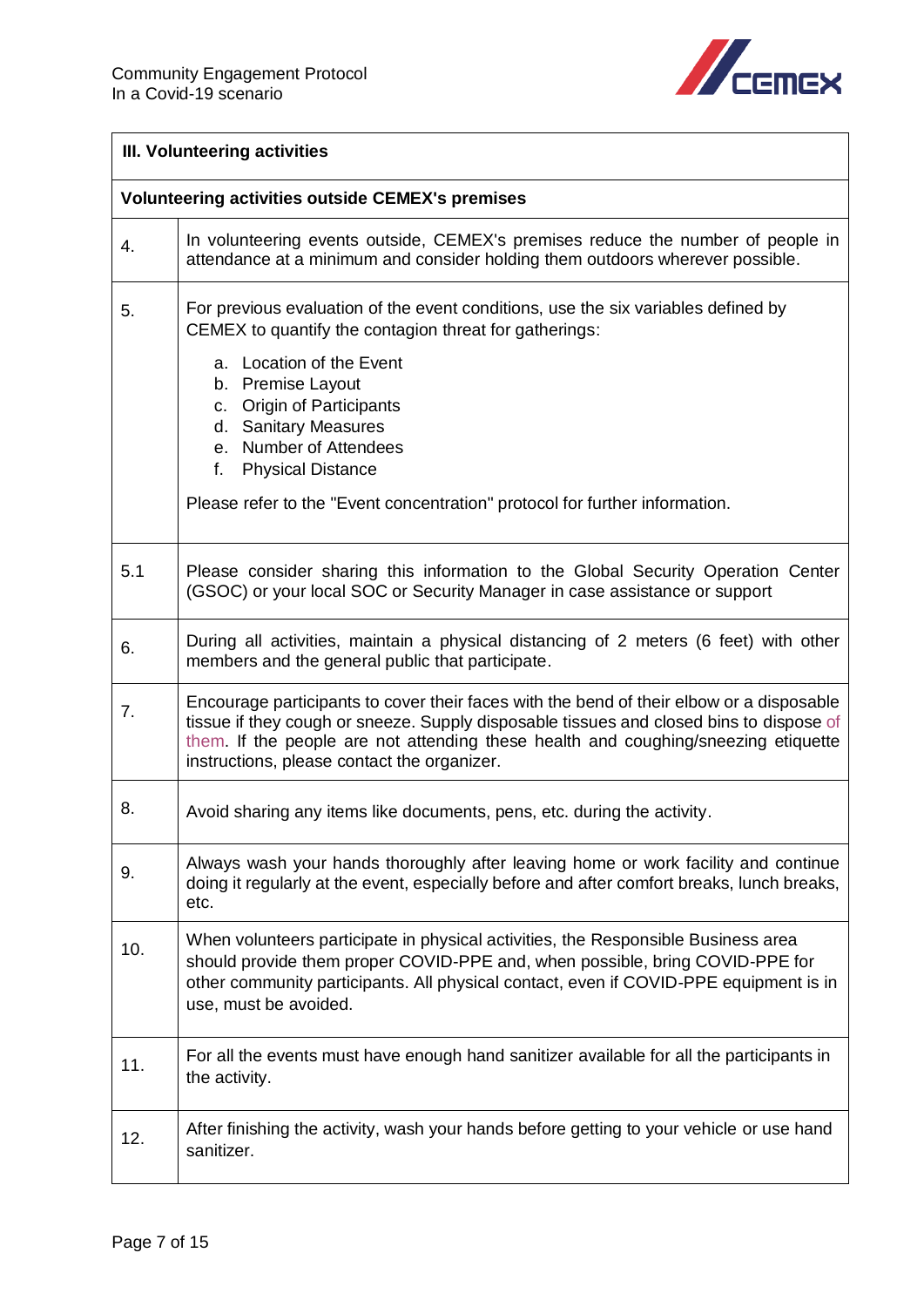

<span id="page-7-0"></span>

|    | IV. Gathering information and research activities in the communities                                                                                                                                                                                                                                                                                                                                                                                                                                                                                                                                                                                                                                                                                                                                                                                                                                                        |  |
|----|-----------------------------------------------------------------------------------------------------------------------------------------------------------------------------------------------------------------------------------------------------------------------------------------------------------------------------------------------------------------------------------------------------------------------------------------------------------------------------------------------------------------------------------------------------------------------------------------------------------------------------------------------------------------------------------------------------------------------------------------------------------------------------------------------------------------------------------------------------------------------------------------------------------------------------|--|
| 1. | Make the most of online sources and technological tools (group phone calls,<br>videoconference, social media, e-mails, other digital platforms, two-way radios.) to<br>gather information on a time where physical contact is less desirable.                                                                                                                                                                                                                                                                                                                                                                                                                                                                                                                                                                                                                                                                               |  |
| 2. | In case you need to consult the community, or make some research effort carefully,<br>evaluate the use of face-to-face techniques only when it is absolutely necessary.<br>Please refer to the "Face-to-face Meetings" protocol for further information.                                                                                                                                                                                                                                                                                                                                                                                                                                                                                                                                                                                                                                                                    |  |
| 3. | In case you have determined face-to-face information gathering is necessary, then<br>follow the recommendations listed below in section VI. Traveling to attend activities<br>outside CEMEX's premises                                                                                                                                                                                                                                                                                                                                                                                                                                                                                                                                                                                                                                                                                                                      |  |
| 4. | Try to avoid gathering information techniques that require meetings of people, such as<br>focus groups, to minimize physical contact and crowding.                                                                                                                                                                                                                                                                                                                                                                                                                                                                                                                                                                                                                                                                                                                                                                          |  |
|    | However, in case these techniques are absolutely necessary:                                                                                                                                                                                                                                                                                                                                                                                                                                                                                                                                                                                                                                                                                                                                                                                                                                                                 |  |
|    | a) Ensure they are developed in large and ventilated spaces so that it is possible<br>to let the participants be separated by at least 2 meters (6 feet).<br>b) You could also develop this activity in open spaces, such as parks, only if you<br>can provide enough equipment and supplies for the participants' comfort (i.e.,<br>chairs, tables). If so, cleaning and disinfection before and after the event<br>should follow the same general principles used in healthcare settings: removal<br>of dirt and disinfection using a particular set of disinfecting products. The<br>Responsible Business area should approve these cases.<br>c) Make sure there is enough hand sanitizer for all the people in the activity, the<br>staff developing the study are using COVID-PPE (gloves, face masks, goggles<br>or a face shield, and gowns), and when possible bring COVID-PPE for other<br>community participants. |  |
| 5. | During the gathering of information, make sure they carry them out, respecting<br>physical distance measures, and wearing face masks.                                                                                                                                                                                                                                                                                                                                                                                                                                                                                                                                                                                                                                                                                                                                                                                       |  |

<span id="page-7-1"></span>

| V. Visits to schools and communities |                                                                                                                                                                                                    |
|--------------------------------------|----------------------------------------------------------------------------------------------------------------------------------------------------------------------------------------------------|
|                                      | Before visiting, ensure that the visit is absolutely necessary. If it is, contact the head of<br>the community or school.                                                                          |
| 2.                                   | Ensure that people in the school/community are well informed of the visit duration and<br>purpose. Make sure attendees are kept to a minimum and have only those that are<br>indispensable attend. |
| 3.                                   | For the transfer to the schools and communities, follow the recommendations listed<br>below in section VI. Traveling to attend activities outside CEMEX's premises                                 |
| 4.                                   | CEMEX personnel should agree in advance with local contacts involved in the<br>organization of the visits, all the preventive measures to consider before, during, and<br>after the event.         |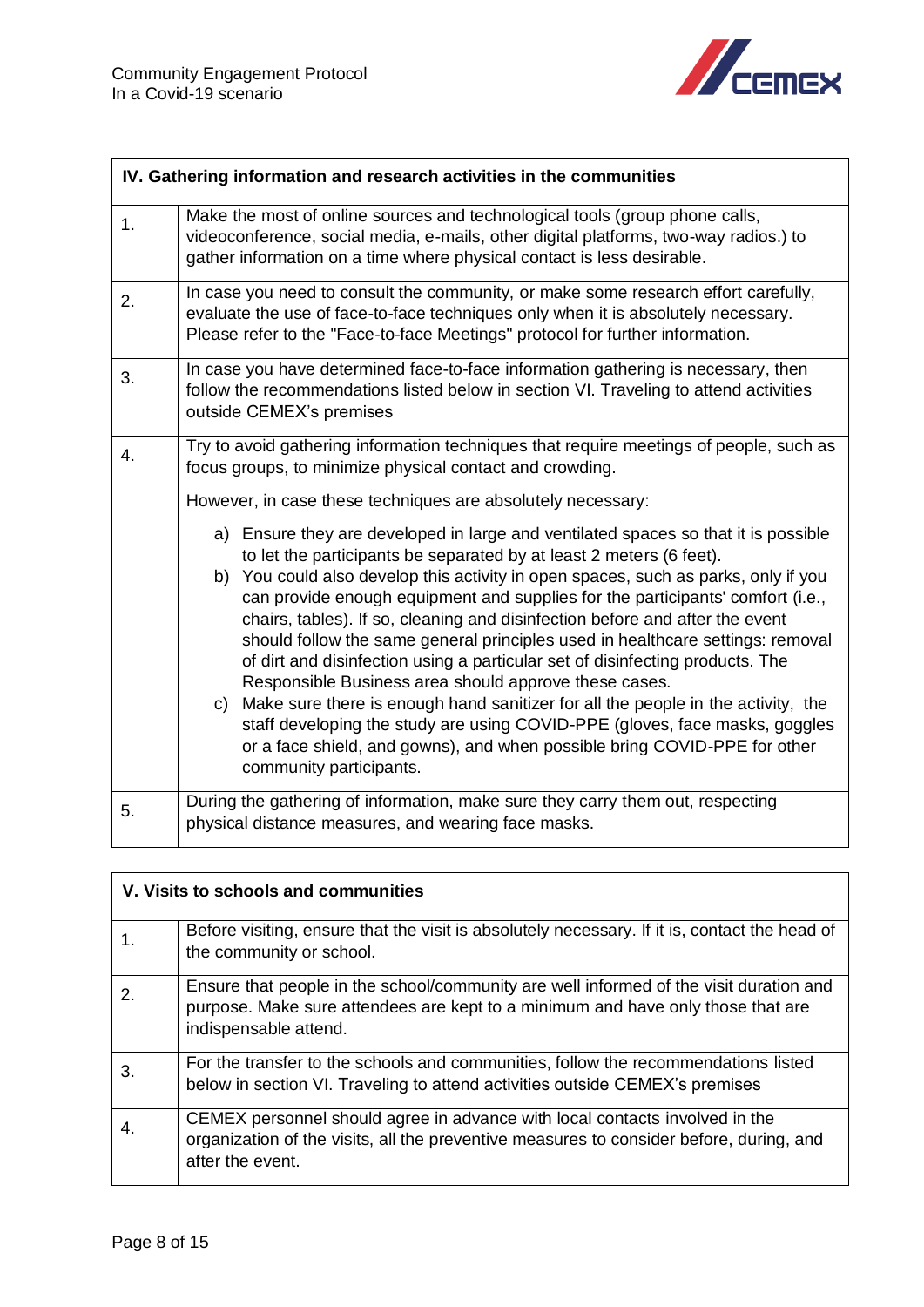

|      | V. Visits to schools and communities                                                                                                                                                                                              |  |
|------|-----------------------------------------------------------------------------------------------------------------------------------------------------------------------------------------------------------------------------------|--|
| 4.1. | Spaces where the visit will be held must be sanitized beforehand and well ventilated<br>before, during, and after the visit. If third parties do not comply with this<br>recommendation, their visit should be prohibited.        |  |
| 4.2  | CEMEX employees and those that are being visited must use COVID-PPE equipment.<br>If those that are being visited do not have COVID-PPE equipment or do not follow the<br>necessary precautions, then the visit must be canceled. |  |
| 4.3  | CEMEX employees and those that are being visited must sanitize their hands<br>beforehand. All physical contact is strictly prohibited.                                                                                            |  |
| 4.4  | A list of attendees, including CEMEX employees, community, or school members,<br>must be developed. Please prefer digital formats, avoiding stationary exchange.                                                                  |  |

<span id="page-8-0"></span>

| VI. Traveling to attend activities outside CEMEX's premises |                                                                                                                                                                                                                                                                                                                                                                           |  |
|-------------------------------------------------------------|---------------------------------------------------------------------------------------------------------------------------------------------------------------------------------------------------------------------------------------------------------------------------------------------------------------------------------------------------------------------------|--|
| 1.                                                          | In case a face-to-face meeting is necessary, then traveling to and from the site,<br>outside CEMEX premises, should follow the following necessary precautions,<br>including different mobilization variations. Please refer to "Face-to-face Meetings" and<br>"On-road Activities" protocols for further information.                                                    |  |
| 2.                                                          | If possible, commute avoiding public transportation. If public transportation is required,<br>always maintain safe physical distance and use facemasks. Avoid touching your face<br>after touching handrails, doorknobs, or any other surface; wash or sanitize your hands<br>immediately after getting off public transport.                                             |  |
| 3.                                                          | If transportation provided by CEMEX is going to be used:                                                                                                                                                                                                                                                                                                                  |  |
|                                                             | a. Vehicle cabins should be cleaned after every journey.<br>b. If using cleaning crew, train and equip them appropriately, including posting a<br>"This cabin has been sanitized" card or sign. i.e.<br>c. The vehicle should be cleaned using gloves and standard cleaning products,<br>emphasizing handles, and other surfaces that passengers may touch<br>frequently. |  |
| 4.                                                          | Whenever possible personnel should travel alone using their own transport:                                                                                                                                                                                                                                                                                                |  |
|                                                             | a. Journeys should be shared with the same individuals and with the minimum<br>number of people at any moment.                                                                                                                                                                                                                                                            |  |
|                                                             | b. Wear facemasks to protect yourself and others.                                                                                                                                                                                                                                                                                                                         |  |
|                                                             | c. Maintain proper ventilation (i.e., keeping the windows open) and face away<br>from each other during the journey.                                                                                                                                                                                                                                                      |  |
|                                                             | d. Maintain cleanliness and hygiene in the cabin, especially if shared with other<br>family members, clean and disinfect the steering wheel, door handles,<br>frequently used levers and buttons, seats, and in general, anything you usually<br>touch with your hands.                                                                                                   |  |
|                                                             | e. Whenever entering the cabin, it is recommended to spray shoe soles with a<br>chlorine-based solution and wash/sanitize hands.                                                                                                                                                                                                                                          |  |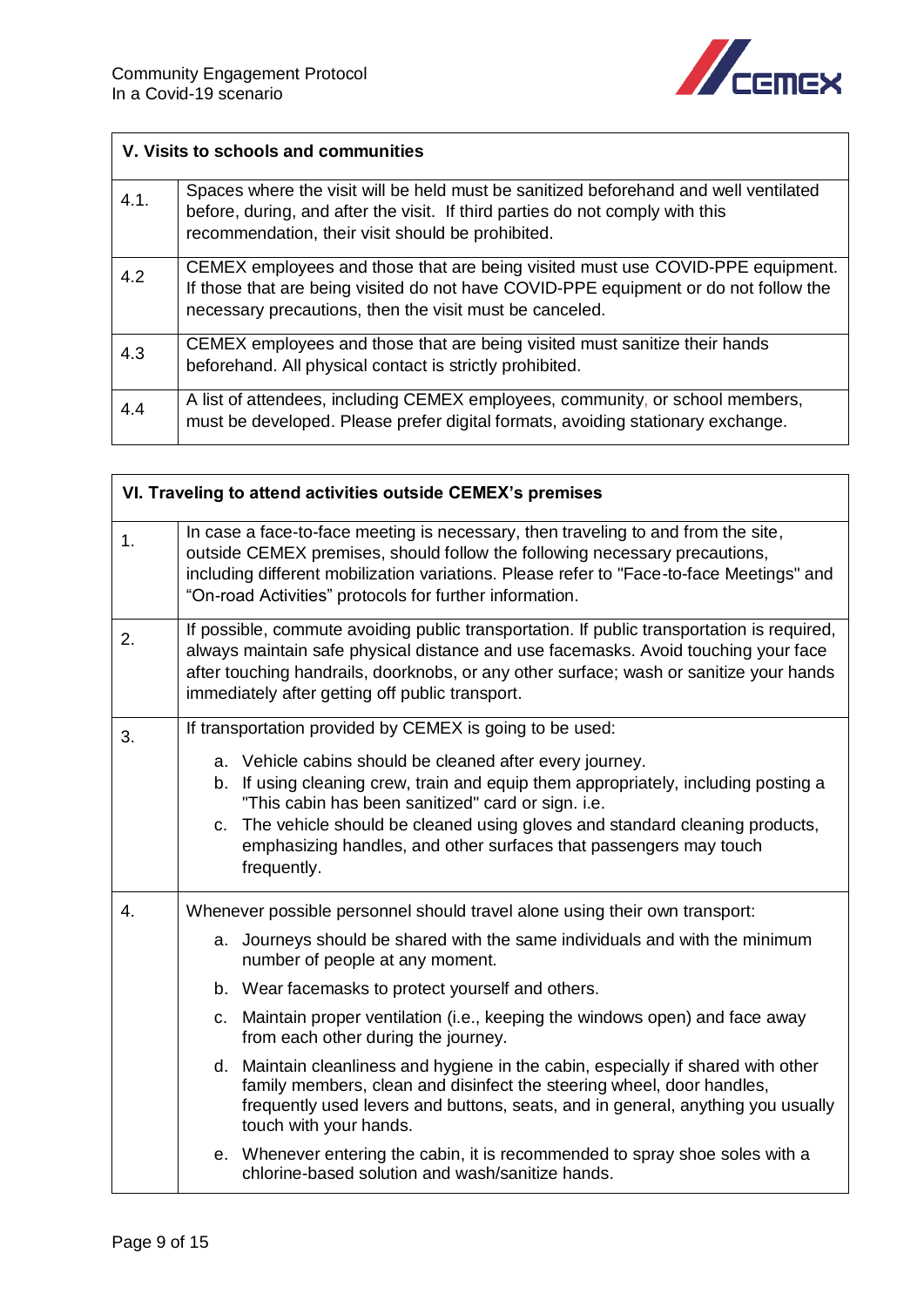

| VI. Traveling to attend activities outside CEMEX's premises |                                                                                                                                                                                                                                                                                                                                                                                                                                                                                                                                                                                                                                                                                                                                                                                                                                                                                                                                                                                                                                                                                                                                                                                                                                                                                                                                                                           |  |
|-------------------------------------------------------------|---------------------------------------------------------------------------------------------------------------------------------------------------------------------------------------------------------------------------------------------------------------------------------------------------------------------------------------------------------------------------------------------------------------------------------------------------------------------------------------------------------------------------------------------------------------------------------------------------------------------------------------------------------------------------------------------------------------------------------------------------------------------------------------------------------------------------------------------------------------------------------------------------------------------------------------------------------------------------------------------------------------------------------------------------------------------------------------------------------------------------------------------------------------------------------------------------------------------------------------------------------------------------------------------------------------------------------------------------------------------------|--|
|                                                             | If the vehicle is typically shared with other family members, prepare it next use<br>f.<br>by disinfecting the keys, cabin, door handles, etc. When cleaning the cabin, it<br>is advisable to let it ventilate for ten minutes.                                                                                                                                                                                                                                                                                                                                                                                                                                                                                                                                                                                                                                                                                                                                                                                                                                                                                                                                                                                                                                                                                                                                           |  |
|                                                             | Dispose of any tissue or other waste in a closed bin.<br>g.                                                                                                                                                                                                                                                                                                                                                                                                                                                                                                                                                                                                                                                                                                                                                                                                                                                                                                                                                                                                                                                                                                                                                                                                                                                                                                               |  |
|                                                             | Try to have a sanitizing solution available.<br>h.                                                                                                                                                                                                                                                                                                                                                                                                                                                                                                                                                                                                                                                                                                                                                                                                                                                                                                                                                                                                                                                                                                                                                                                                                                                                                                                        |  |
| 5.                                                          | Where public transport is the only option, consider:                                                                                                                                                                                                                                                                                                                                                                                                                                                                                                                                                                                                                                                                                                                                                                                                                                                                                                                                                                                                                                                                                                                                                                                                                                                                                                                      |  |
|                                                             | a. Schedule the activity to reduce congestion on public transport and the<br>workplace entrance. Avoid using public transport, especially during peak times.<br>b. During the journey, you must wear COVID-PPE (e.g., facemask), trying to<br>maintain physical distancing, and avoid as much as possible touching<br>surfaces.<br>c. Do not touch your face.<br>d. It is mandatory to use hand sanitizing as soon as getting off public transport<br>before entering the meeting facility.                                                                                                                                                                                                                                                                                                                                                                                                                                                                                                                                                                                                                                                                                                                                                                                                                                                                               |  |
| 6.                                                          | During the trip to/from the event, consider the following recommendations:<br>a. When using toll highways/roads and/or gas and service stations, make sure<br>you clean and sanitize your hands after receiving the toll tickets and/or money.<br>If possible, use contactless technology such as pre-paid or contact-less card or<br>toll applications.<br>b. Identify and select proper rest areas; review national and regional guidelines.<br>c. Select and use only hotels or rest areas, which guarantee sanitization<br>protocols for rooms and services<br>d. When using hotels or rest areas, make sure you clean and sanitize your hands<br>after using cash and, if feasible, use debit/credit cards.<br>e. When using paid food services, make sure you clean and sanitize your hands<br>after using cash and, if feasible, use debit/credit cards.<br>If feasible, use pre-prepared meals and refillable drinking bottles from home,<br>f.<br>individually packaged drinks, and meals.<br>g. Wash your hands thoroughly as per WHO recommendations before eating.<br>h. Avoid interactions with other people who DO NOT use proper COVID-PPE<br>according to the local health authority. This could include, but not limited to,<br>face masks, face shields or glasses, hand sanitizers.<br>Please refer to the "On Road" protocol for further information. |  |
| 7.                                                          | When arriving home, follow the next guidelines:<br>a. Do not touch anything when entering the house, until disinfected.<br>b. Take off your shoes and leave them in a place separate from the rest. There is<br>also the option of preparing a container with water and chlorine and introducing<br>the soles to disinfect. If possible, leave the shoes outside the door, and use<br>only one pair of shoes for work.<br>c. Remove clothing and wash with detergent or leave in a bag for separate<br>washing.<br>d. Leave a tray at the entrance to put bags, wallets, and keys.                                                                                                                                                                                                                                                                                                                                                                                                                                                                                                                                                                                                                                                                                                                                                                                        |  |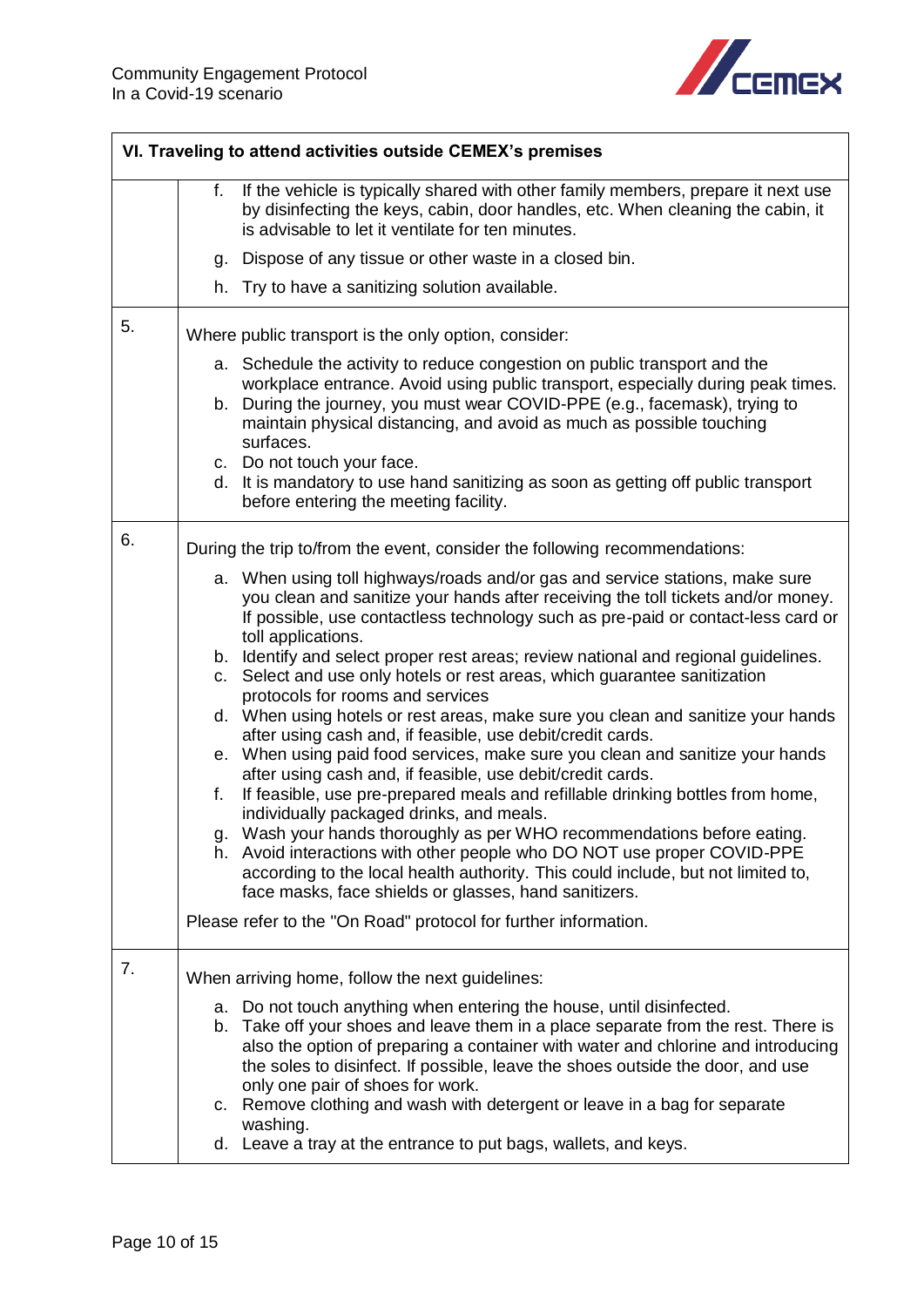

### **VI. Traveling to attend activities outside CEMEX's premises**

- e. Disinfecting the cell phone is essential, as it is something that is always used every day.
	- f. It is also important to clean house surfaces that may have been in contact with something that has come from outside.
	- i. Once you have finished all of this, rewash your hands with soap or preferably take a shower.

Please refer to the "Home-Work-Home Commuting" protocol for further information.

<span id="page-10-1"></span><span id="page-10-0"></span>

| <b>VII. Community Garden Centers Operation</b>     |                                                                                                                                                                                                                                                                                                |  |
|----------------------------------------------------|------------------------------------------------------------------------------------------------------------------------------------------------------------------------------------------------------------------------------------------------------------------------------------------------|--|
| 1.                                                 | Community Garden personnel must follow the recommended guidelines from CEMEX<br>and WHO related to personal hygiene and precautions to prevent COVID19 contagion.                                                                                                                              |  |
| 2.                                                 | Limit close contact with others by maintaining a distance of at least 2 meters (6 feet),<br>when possible.                                                                                                                                                                                     |  |
| 3.                                                 | Community Garden personnel should be provided with portable cleaning kits, including<br>hand sanitizer, cleaning wipes, etc., and it should be part of their toolkit.                                                                                                                          |  |
| 4.                                                 | Proper hand hygiene is an important infection control measure. Wash your hands<br>regularly with soap and water for at least 20 seconds or use an alcohol-based hand<br>sanitizer containing at least 60% alcohol. Please refer to the "Personal Hygiene"<br>Protocol for further information. |  |
| 5.                                                 | Avoid touching your eyes, nose, or mouth.                                                                                                                                                                                                                                                      |  |
| 6.                                                 | Where the company provides overalls or uniform washing services, this should be<br>increased in frequency (cleaning) to ensure proper clothing availability for<br>maintenance crew members. Clean overall/uniforms should be worn each shift<br>wherever possible.                            |  |
| 7.                                                 | Surfaces that are frequently touched with hands should be cleaned often, especially in<br>areas close to plants or seeds, to avoid any damage.                                                                                                                                                 |  |
| 8.                                                 | All used garden and farming tools and equipment should be cleaned and disinfected<br>frequently during the day and before to be stored after use.                                                                                                                                              |  |
|                                                    | It is recommended to avoid sharing the tools between people at the Greenhouse,<br>considering gloves as a personal item that cannot be shared.                                                                                                                                                 |  |
| 9.                                                 | COVID-PPE (COVID-PPE could include gloves, face masks, goggles or a face shield,<br>and gowns) should be worn in closed areas with no natural ventilation and several<br>people inside the place.                                                                                              |  |
| Attending visitors at the Community Garden Centers |                                                                                                                                                                                                                                                                                                |  |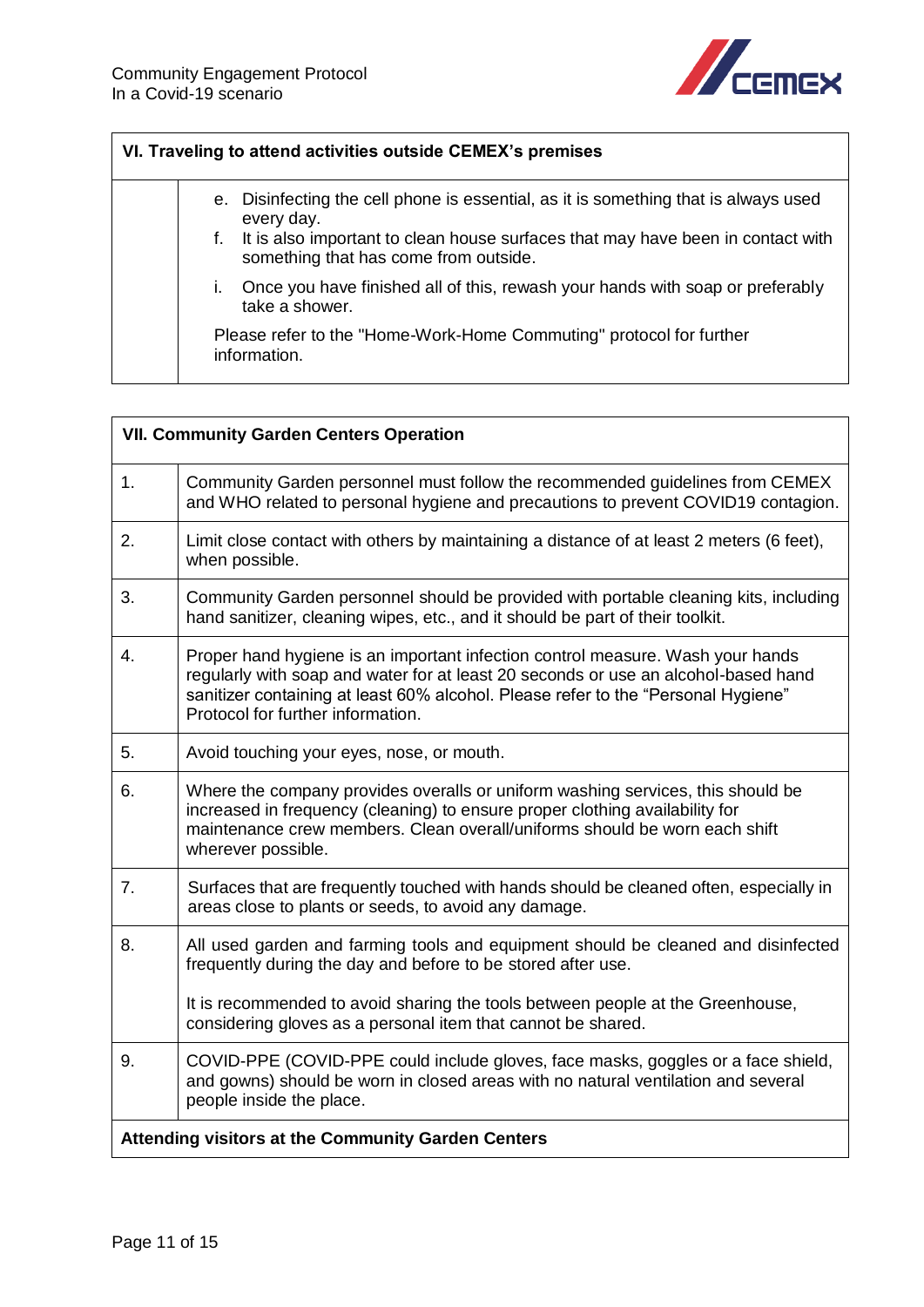

| <b>VII. Community Garden Centers Operation</b> |                                                                                                                                                                                                                                                                                                                                                                                                                                                                                                                 |
|------------------------------------------------|-----------------------------------------------------------------------------------------------------------------------------------------------------------------------------------------------------------------------------------------------------------------------------------------------------------------------------------------------------------------------------------------------------------------------------------------------------------------------------------------------------------------|
| 10.                                            | Activities at the Community Garden Centers with visitors/third parties during the<br>COVID-19 period should be avoided as much as possible. When carrying out in-<br>person activities, limit the number of people in attendance to a minimum.                                                                                                                                                                                                                                                                  |
| 11.                                            | If face-to-face activity is necessary, it should be pre-authorized by your supervisor.                                                                                                                                                                                                                                                                                                                                                                                                                          |
| 12.                                            | Community Garden personnel should inform in advance to their visitors, to be aware of<br>the applicable procedures to access to CEMEX's premises, such as screening at the<br>entrance, measure of body temperature, answer a questionnaire, the use of face mask,<br>sign in and out of the site or office, using their own pen, etc.<br>Please refer to the "Face-to-face Meetings" and "Contractors and Visitors" protocols<br>for further information.                                                      |
| 12.1.                                          | Visitors will be screened at the entrance for related disease symptoms based on a<br>visual inspection, screening equipment, and/or questionnaire. These measures will<br>only be applied where local regulations permit it.                                                                                                                                                                                                                                                                                    |
| 12.2.                                          | The screening process will include if legally allowed, measure body temperature using<br>a non-contact thermometer. Additionally, the visitor's health history to identify 'at risk'<br>factors, could consist of:<br>a. Fever (higher than 37.3 $^{\circ}$ C) and/or any of these symptoms: cough,<br>shortness of breath.<br>b. Vulnerability by virtue of age, underlying health or clinical condition,<br>and/or pregnancy.<br>c. Exposure by living with someone in self-isolation or a vulnerable person. |
| 12.3.                                          | If any individual at the reception area has a fever or respiratory symptoms, then the<br>individual should be instructed to wear a mask immediately and directed to the<br>isolation room.                                                                                                                                                                                                                                                                                                                      |
| 12.4.                                          | Once in the isolation room, a doctor (wearing appropriate disease protection gear)<br>should perform a medical evaluation, or arrangements to be picked up by an<br>ambulance should be made, especially if the individual is too ill to leave the office. In<br>any case, please notify your local HR of any suspected or confirmed cases.                                                                                                                                                                     |
| 12.5.                                          | If visitors can leave the office on their own, s/he should avoid public transport when<br>leaving the building.<br>Whether a family member or third person picks them up, the visitor should wear a mask<br>to minimize the exposure of the other individuals.<br>Regarding an external person's transportation, the recommendations listed below in<br>the section of this document: "IV. Traveling to attend activities outside CEMEX's<br>premises" could also apply.                                        |
| 13.                                            | Activities should be previously assessed to identify any additional controls that might<br>be needed.                                                                                                                                                                                                                                                                                                                                                                                                           |
| 13.1.                                          | Promote activities, preferably in an open space environment, e.g., terrace, garden,<br>open common areas.                                                                                                                                                                                                                                                                                                                                                                                                       |
| 13.2.                                          | In preparation and during activities, be sure to wash your hands frequently and<br>thoroughly. Follow sneezing/coughing etiquette and the recommendations for hand                                                                                                                                                                                                                                                                                                                                              |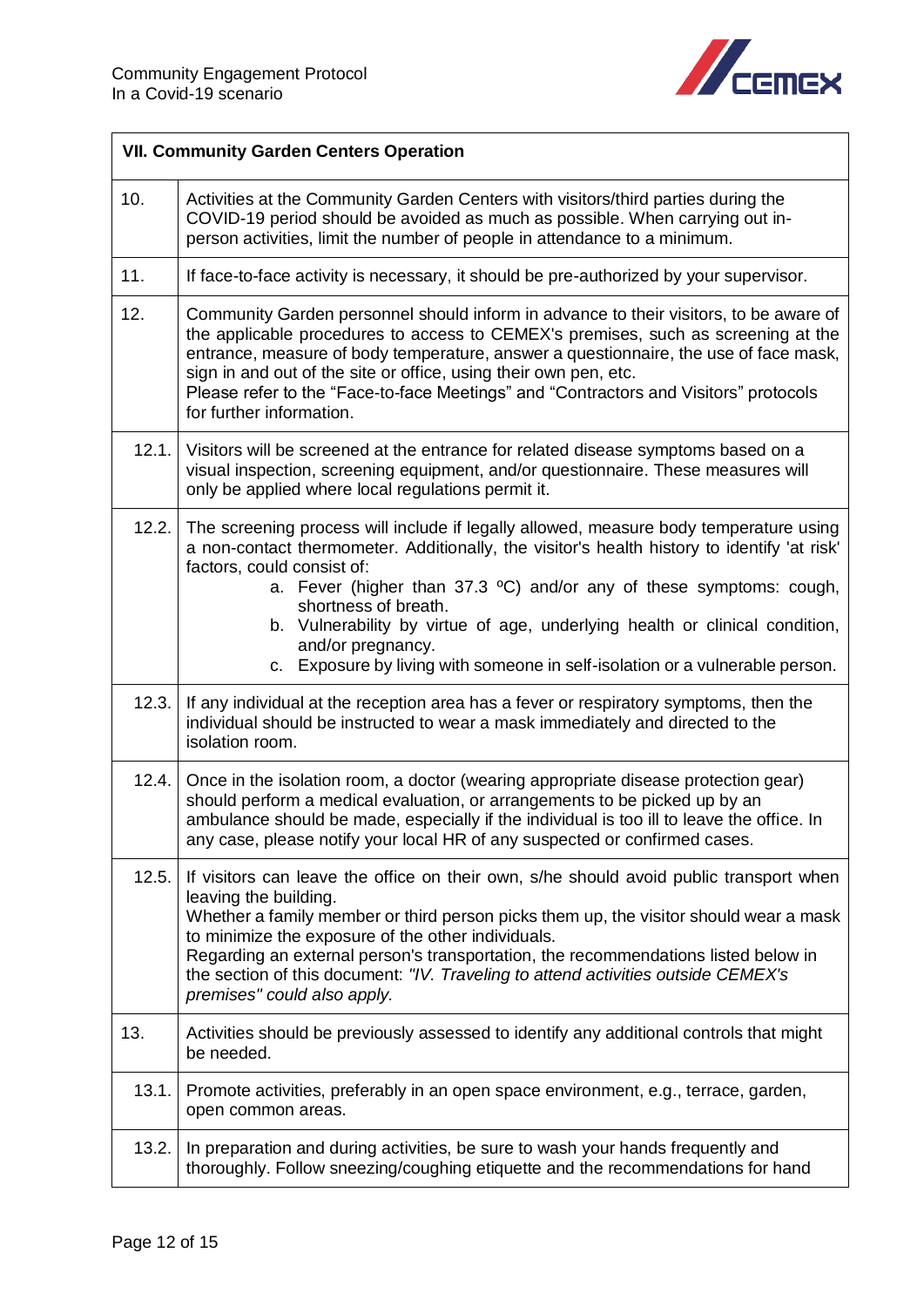

<span id="page-12-0"></span>

| <b>VII. Community Garden Centers Operation</b> |                                                                                                                                                                                                                                                                                                                               |
|------------------------------------------------|-------------------------------------------------------------------------------------------------------------------------------------------------------------------------------------------------------------------------------------------------------------------------------------------------------------------------------|
|                                                | sanitizing when touching elevators buttons, doorknobs, handrails, keyboard and<br>mouse, printers/scanners, meeting rooms chairs, tables, screens, projectors,<br>telephones, boards, and markers. Please refer to the "Personal Hygiene" protocol for<br>further instructions.                                               |
| 13.3.                                          | Identify in advance if any farming tools are necessary for the Community Garden<br>activities and guarantee their previous cleaning and disinfection.                                                                                                                                                                         |
|                                                | Encourage attendants to not share any tools or materials during the activities, unless<br>they clean and disinfect these between each use.                                                                                                                                                                                    |
|                                                | <b>Community Garden and room measures</b>                                                                                                                                                                                                                                                                                     |
| 14.                                            | If community activities are held in a room, make sure proper cleaning and disinfecting<br>of the area is done, mainly where people have direct and constant contact (chairs,<br>desks, doors, doorknobs, or any other surface) before, and especially after completing<br>a session with visitors.                            |
| 14.1.                                          | Make sure ventilation is available by keeping doors and windows open and avoid<br>handling doorknobs.                                                                                                                                                                                                                         |
| 15.                                            | People attending the activity at the Community Garden Centers or in a room must:                                                                                                                                                                                                                                              |
|                                                | Wash their hands thoroughly and wear masks before entering the room or<br>$\bullet$<br>area. Please refer to the "Personal Hygiene" protocol for further<br>Information.                                                                                                                                                      |
|                                                | Need to guarantee physical distancing of 2 meters (6 feet), preventing face-<br>$\bullet$<br>to-face positioning. And avoid any skin-to-skin contact like handshakes or<br>physical contact like touching or exchanging supplies or equipment. Please<br>refer to the "Physical Distancing" protocol for further information. |
| 16.                                            | Activities should be held with a group of people that allows for proper physical<br>distancing, depending on the size and characteristics of the space used and preferably<br>on a ventilated environment. The lower the density, the better.                                                                                 |
| 17.                                            | Encourage participants to cover their faces with the bend of their elbow or a<br>disposable tissue if they cough or sneeze. Supply disposable tissues and closed bins<br>for proper disposal, better if it is a foot-operated waste bin.                                                                                      |
| 18.                                            | It is recommended to have enough hand sanitizer and disinfecting wipes available for<br>all the participants in the activities.                                                                                                                                                                                               |
| 19.                                            | Exchange of pens, pencils, or electronic devices should be prohibited. To document<br>the assistance of the group, use photographs and/or previous printed list of expected<br>assistants that will be only managed by the responsible of the activity.                                                                       |
| 20.                                            | When the session is in a room, attendees should be responsible for sanitizing the area<br>they occupied after completing the activities, especially if no cleaning crew is<br>available.                                                                                                                                      |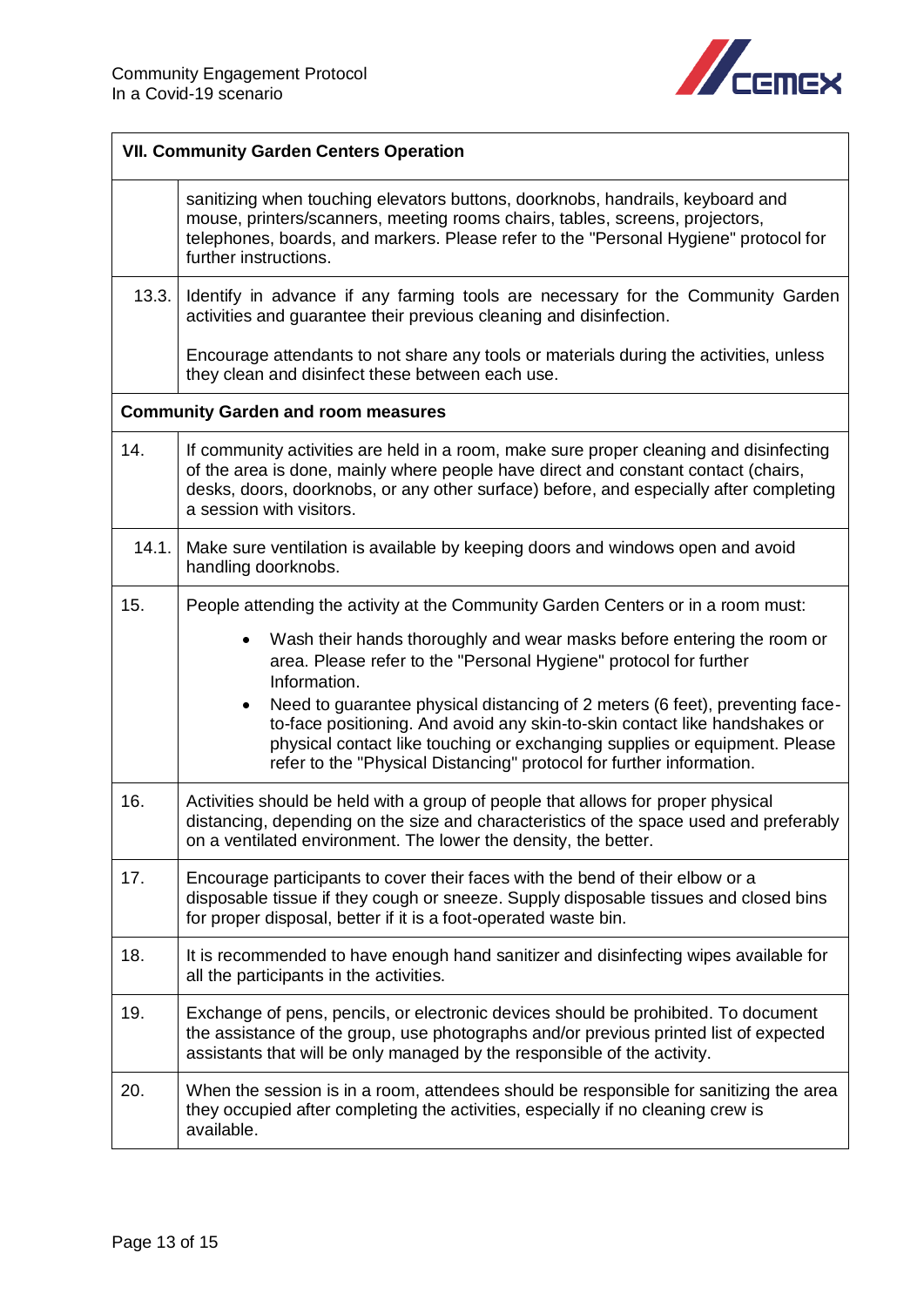

<span id="page-13-0"></span>

| <b>VII. Community Garden Centers Operation</b> |                                                                                                                                                                                                                                                                                                                                           |  |  |
|------------------------------------------------|-------------------------------------------------------------------------------------------------------------------------------------------------------------------------------------------------------------------------------------------------------------------------------------------------------------------------------------------|--|--|
| 21.                                            | A thorough cleaning scheme must be in place for Community Garden Centers and<br>meeting rooms to ensure these areas are free from potential COVID-19, at least twice<br>a day.                                                                                                                                                            |  |  |
|                                                | Please refer to the "Workplace Cleaning" protocol for further information.                                                                                                                                                                                                                                                                |  |  |
|                                                | <b>Volunteering activities outside CEMEX's premises</b>                                                                                                                                                                                                                                                                                   |  |  |
| 22.                                            | During the COVID-19 scenario, all physical events, donations, and counseling are<br>strictly restricted unless approved by CEMEX UNITE under strict rules and conditions.                                                                                                                                                                 |  |  |
|                                                | Please refer to the "Community Engagement" protocol for further information.                                                                                                                                                                                                                                                              |  |  |
| 23.                                            | In volunteering events outside, CEMEX's premises reduce the number of people in<br>attendance at a minimum and consider holding them outdoors wherever possible.                                                                                                                                                                          |  |  |
| 24.                                            | For previous evaluation of the event conditions, use the six variables defined by<br>CEMEX to quantify the level of contagion threat for gatherings:                                                                                                                                                                                      |  |  |
|                                                | g. Location of the Event<br><b>Premise Layout</b><br>h.<br><b>Origin of Participants</b><br>Ι.<br><b>Sanitary Measures</b><br>j.<br><b>Number of Attendees</b><br>k.<br><b>Physical Distance</b><br>I.                                                                                                                                    |  |  |
|                                                | Please refer to the "Event concentration" protocol for further information.                                                                                                                                                                                                                                                               |  |  |
| 25.                                            | During all activities, maintain a physical distancing of 2 meters (6 feet) with other<br>members and the general public that participate.                                                                                                                                                                                                 |  |  |
| 26.                                            | Encourage participants to cover their faces with the bend of their elbow or a<br>disposable tissue if they cough or sneeze. Supply disposable tissues and closed bins<br>to dispose of them. If the people are not attending these health and coughing/sneezing<br>etiquette instructions, please contact the organizer.                  |  |  |
| 27.                                            | Avoid sharing any items like farming tools, documents, pens, etc. during the activity,                                                                                                                                                                                                                                                    |  |  |
| 28.                                            | Always wash your hands thoroughly after leaving home or work facility and continue<br>doing it regularly at the event, especially before and after comfort breaks, lunch<br>breaks, etc.                                                                                                                                                  |  |  |
| 29.                                            | When volunteers participate in physical activities, CRS should provide them proper<br>COVID-PPE (COVID-PPE could include gloves, face masks, goggles or a face shield,<br>and gowns) and when possible bring COVID-PPE for other community participants. All<br>physical contact, even if COVID-PPE equipment is in use, must be avoided. |  |  |
| 30.                                            | For all the events must have enough hand sanitizer available for all the participants in<br>the activity.                                                                                                                                                                                                                                 |  |  |